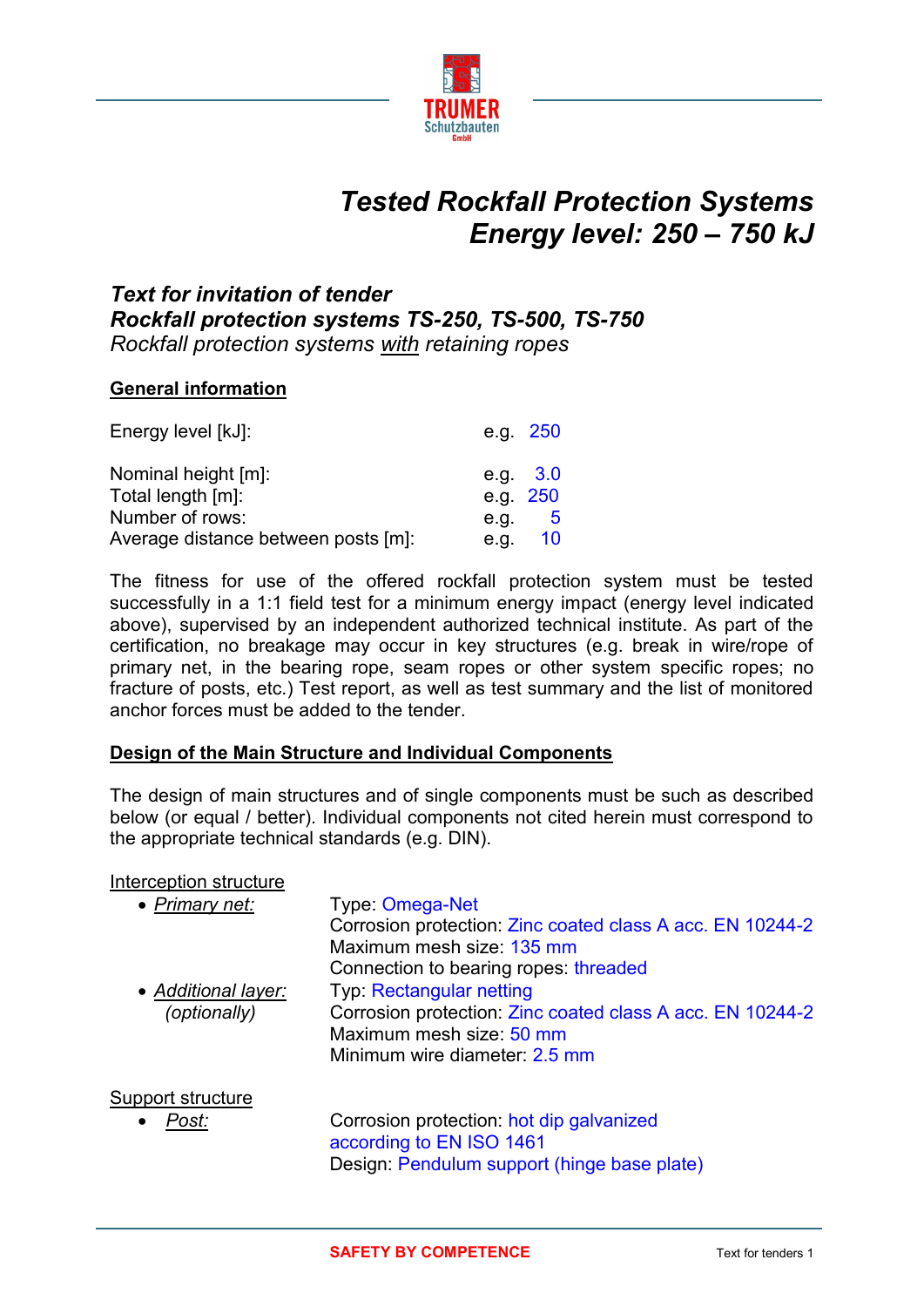

*Base plate:* Corrosion protection: hot dip galvanized according to EN ISO 1461 Connection to underground: anchored installation

# Connection components

 *Bearing ropes:* Type: according to EN 12385-4 Corrosion protection: hot dip galvanized *Retaining ropes:* Type: according to EN 12385-4 Corrosion protection: hot dip galvanized

# Energy absorbing elements (brake elements)

- *Operating mode:* Energy dissipation: plastic deformation
- *Position:* close to anchors, so that can be carried out without dismantling the fence
- *Corrosion protection:* hot dip galvanized according to EN ISO 1461

# Anchoring

- *of ropes:* using anchor bars and eyelet frames
- *of posts:* using anchor bars (2 pieces per base plate)